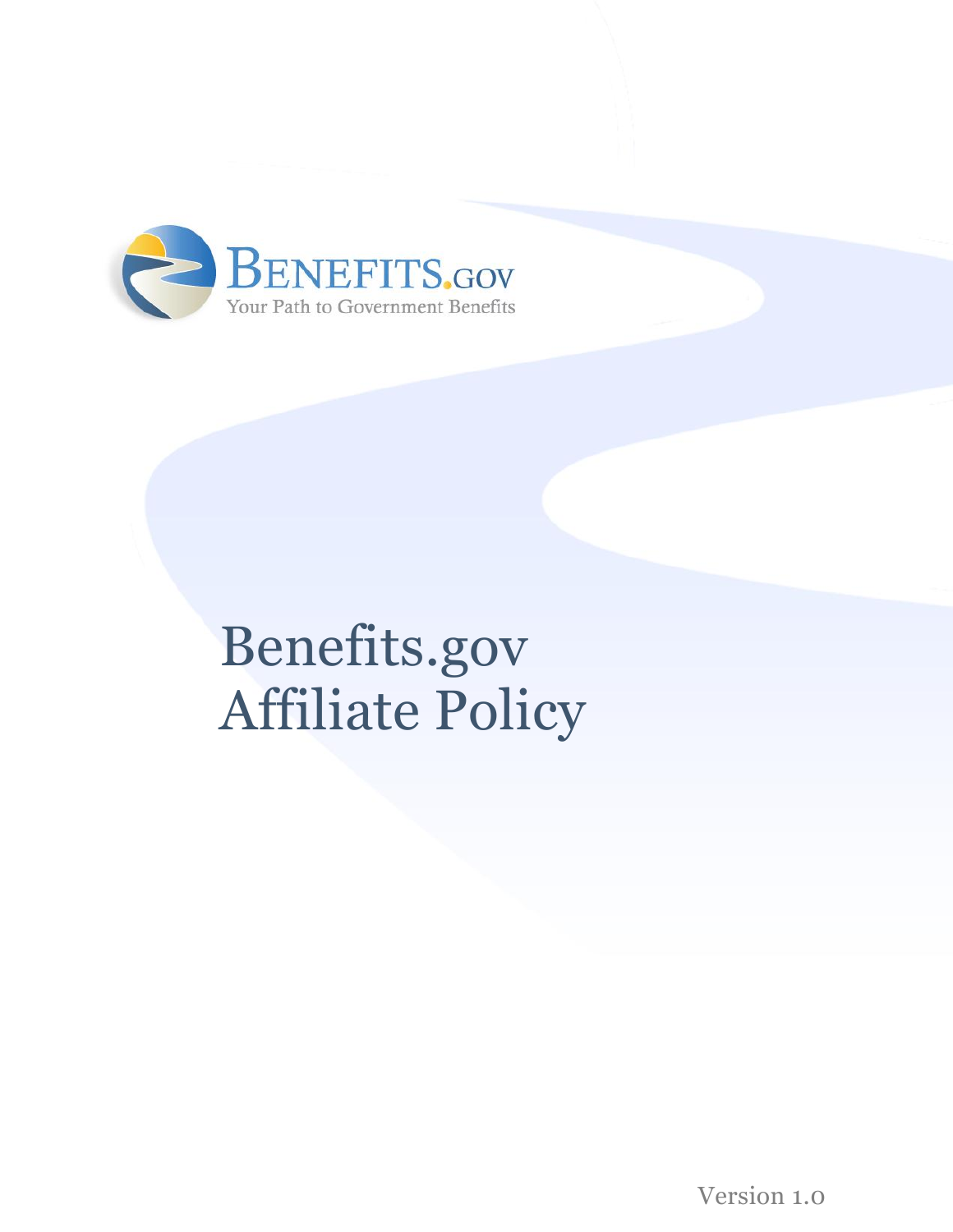

#### **Table of Contents**

| 1.             |  |
|----------------|--|
| 2 <sub>1</sub> |  |
| 3.             |  |
| 4.             |  |
|                |  |
| 6.             |  |
| 7.             |  |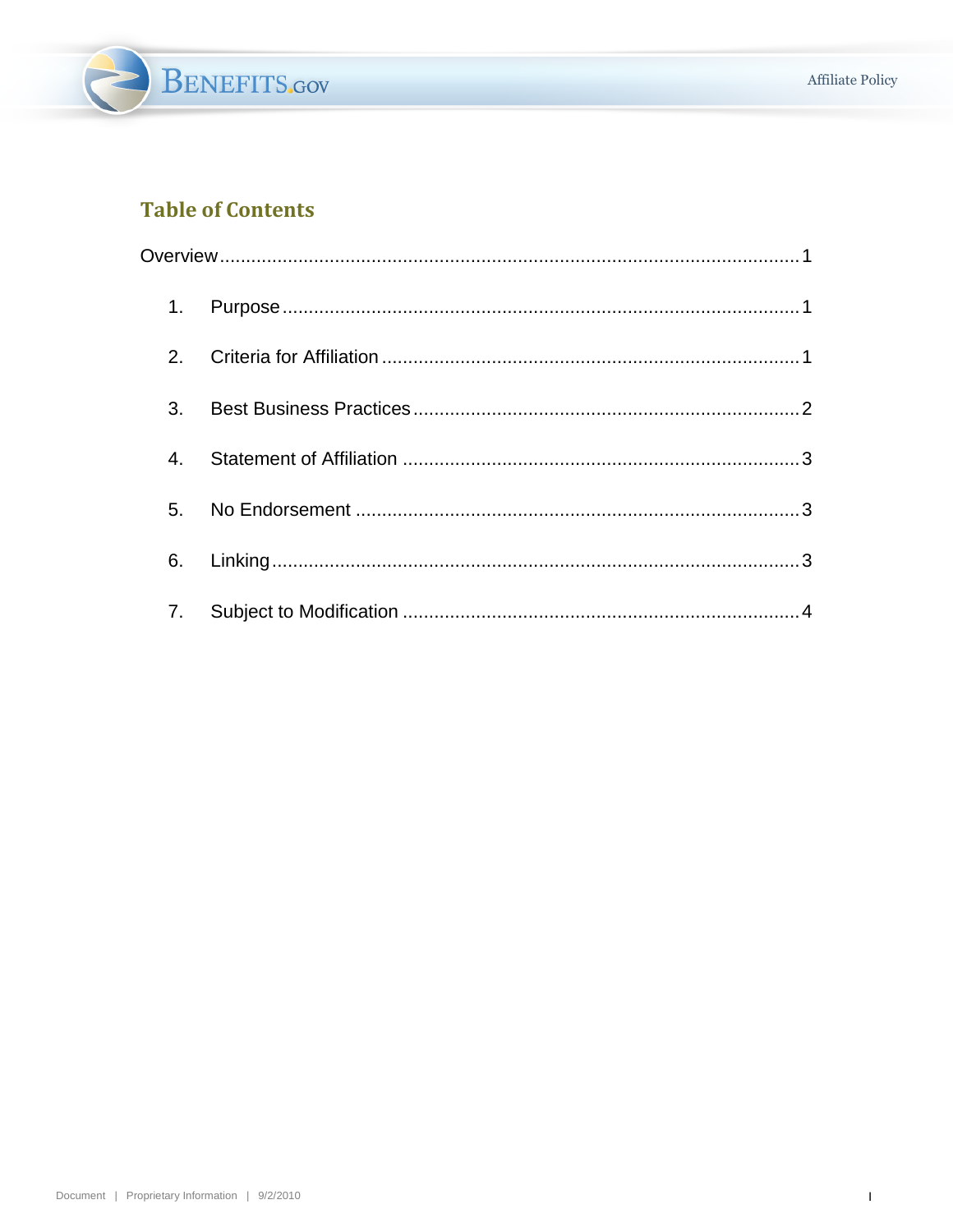**BENEFITS.GOV** 

#### <span id="page-2-0"></span>**Overview**

Benefits.gov and/or one of its related sites (i.e., Customized Connection, GovLoans.gov or Benefits En Espanol) may find it necessary and/or desirable to enter into an affiliation agreement for the purposes of advancing the Benefits.gov mission.

#### <span id="page-2-1"></span>1. Purpose

The purpose of the Affiliate Policy is:

- to enable the establishment of relationships that will increase awareness of and traffic to Benefits.gov;
- to faciliate the orderly addition of Nongovernment Organization (NGO) benefit and assistance information to the Benefits.gov database this may include information from private for-profit entities as well as nonprofit organizations; and
- to define the criteria through which Benefits.gov may enter into mutually beneficial agreements to exchange data, links, benefit information or other data with NGOs.

## <span id="page-2-2"></span>2. Criteria for Affiliation

To be considered for official affiliation with Benefits.gov, organizations first must have a logical relationship to Benefits.gov (i.e., the provision of benefits or assistance to individuals) and:

- provide services or information that complement or enhance Benefits.gov;
- support the mission, programs and policies of Benefits.gov;
- not promote or appear to promote discrimination based on race, gender, religion, nationality, disability, or age, either in hiring or provision of services;
- not promote or appear to promote violent, unethical, immoral, or illegal activities;
- not promote or appear to promote firearms and/or ammunition;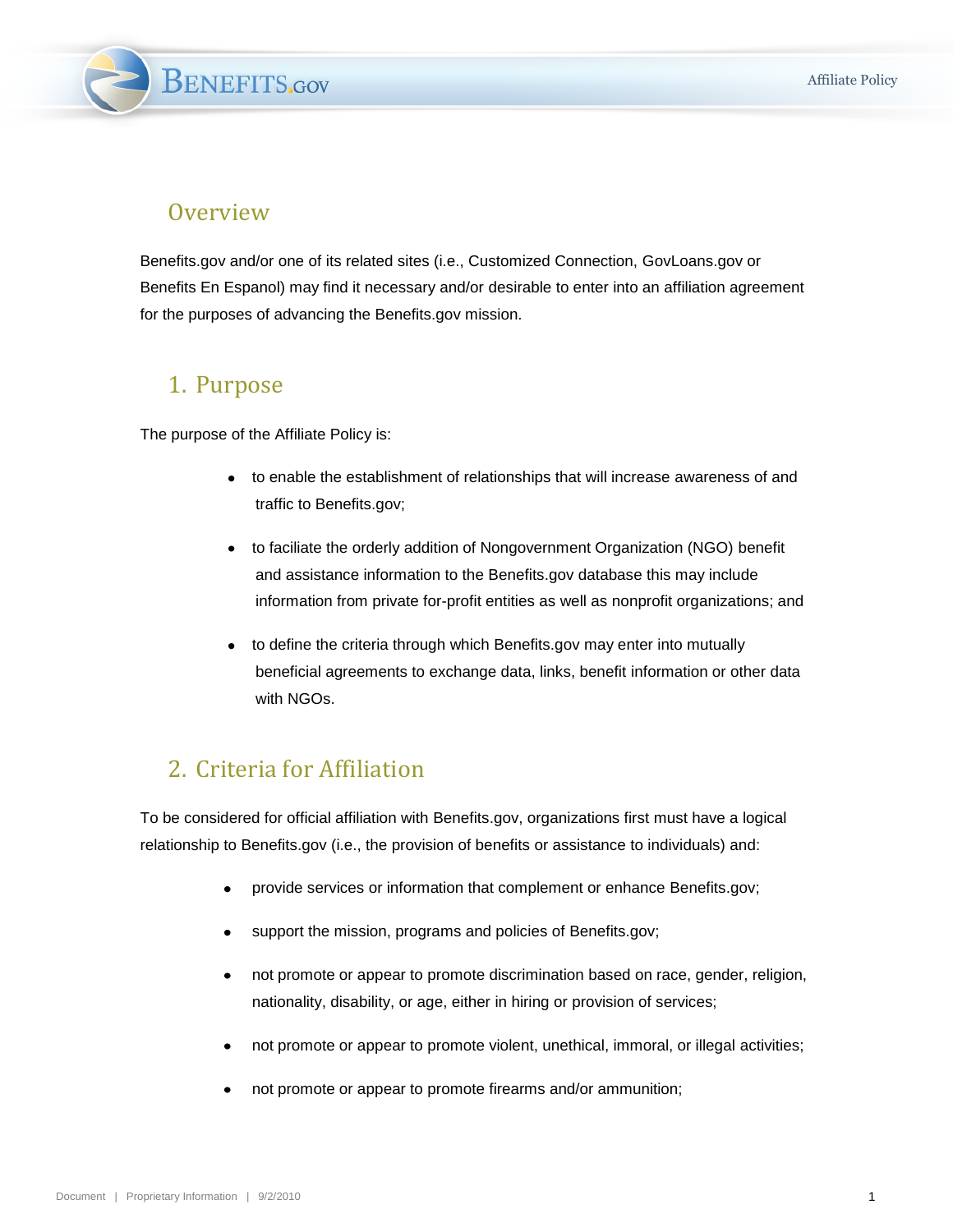

- not advertise on sites that promote or appear to promote violent, unethical, immoral or illegal activities;
- not promote or appear to promote pornography or sexually explicit materials;
- be non-partisan;
- not be listed on any Federal or State registers or watch lists for terrorism or financial non-responsibility, and
- not be suspended or debarred from doing business with the U.S. Government or the U.S. Department of Labor.

It is important to note that the affiliation criteria described above are not the only criteria by which an organization may be judged as to their appropriateness for becoming a Benefits.gov affiliate. Benefits.gov retains the final right to determine which organizations will become affiliates.

#### <span id="page-3-0"></span>3. Best Business Practices

The organization must publish and adhere to Internet best business practices for privacy and business policies and follow due care security standards on its websites. These requirements are considered met by subscribing to and being in good standing with an independent, third-party program such as one of the following (or an equivalent policy or practice approved by DOL):

- BBBOnline® [www.bbbonline.org](http://www.bbbonline.org/)
- Secure Assure [www.secureassure.com](http://www.secureassure.com/)
- TRUSTe www.truste.com

Government agencies and nonprofit organizations that do not subscribe to such a third-party program must have security, privacy, and terms of use policies equivalent or more stringent than those of Benefits.gov.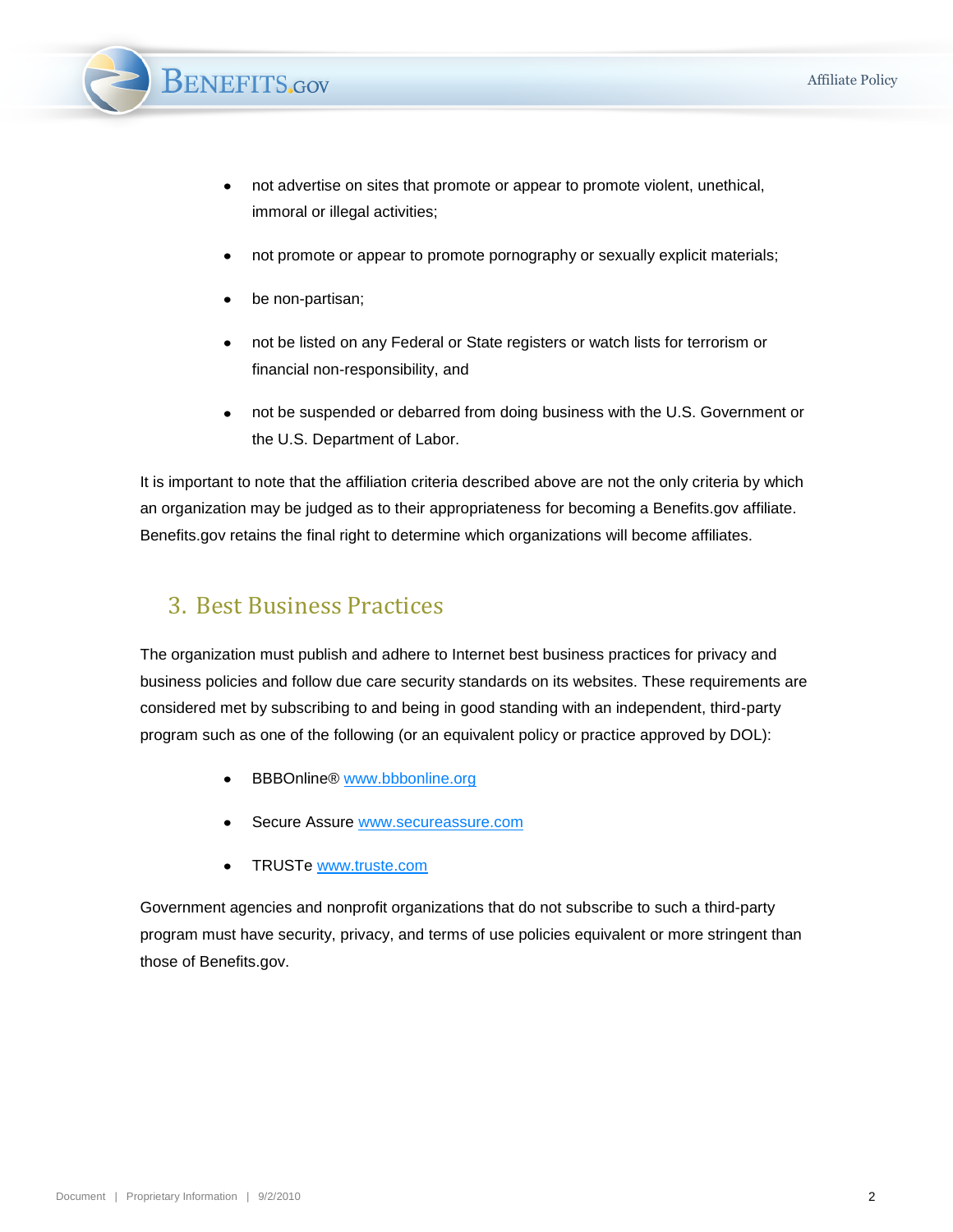**BENEFITS.GOV** 

### <span id="page-4-0"></span>4. Statement of Affiliation

Once approved (based on the sole discretion of Benefits.gov), representatives from Benefits.gov and the program or organization will sign a "Statement of Affiliation" or other appropriate agreement that will include an agreement to:

- recognize the common purpose and mission between Benefits.gov and the approved  $\bullet$ organization;
- $\bullet$ publicly acknowledge the affiliation, which may include website content and/or links, cologos on publications, and references in printed materials;
- coordinate activities to ensure efficient use of the organization's resources for Benefits.gov; and
- keep Benefits.gov informed of activities conducted in support of Benefits.gov and provide an annual report summarizing those activities.

#### <span id="page-4-1"></span>5. No Endorsement

Affiliation with Benefits.gov does not constitute endorsement of any specific organization, program, product or service by DOL or the Federal government, nor will an affiliate's membership or employees be deemed agents or assigns of DOL or the Federal government. In addition, affiliate status does not confer or encompass financial support for obligations from DOL or the Federal government.

## <span id="page-4-2"></span>6. Linking

Benefits.gov does not engage in reciprocal linking. We invite any website to link to Benefits.gov. Benefits.gov is an official U.S. Government website, which means you may link to us at no cost and without special permission.